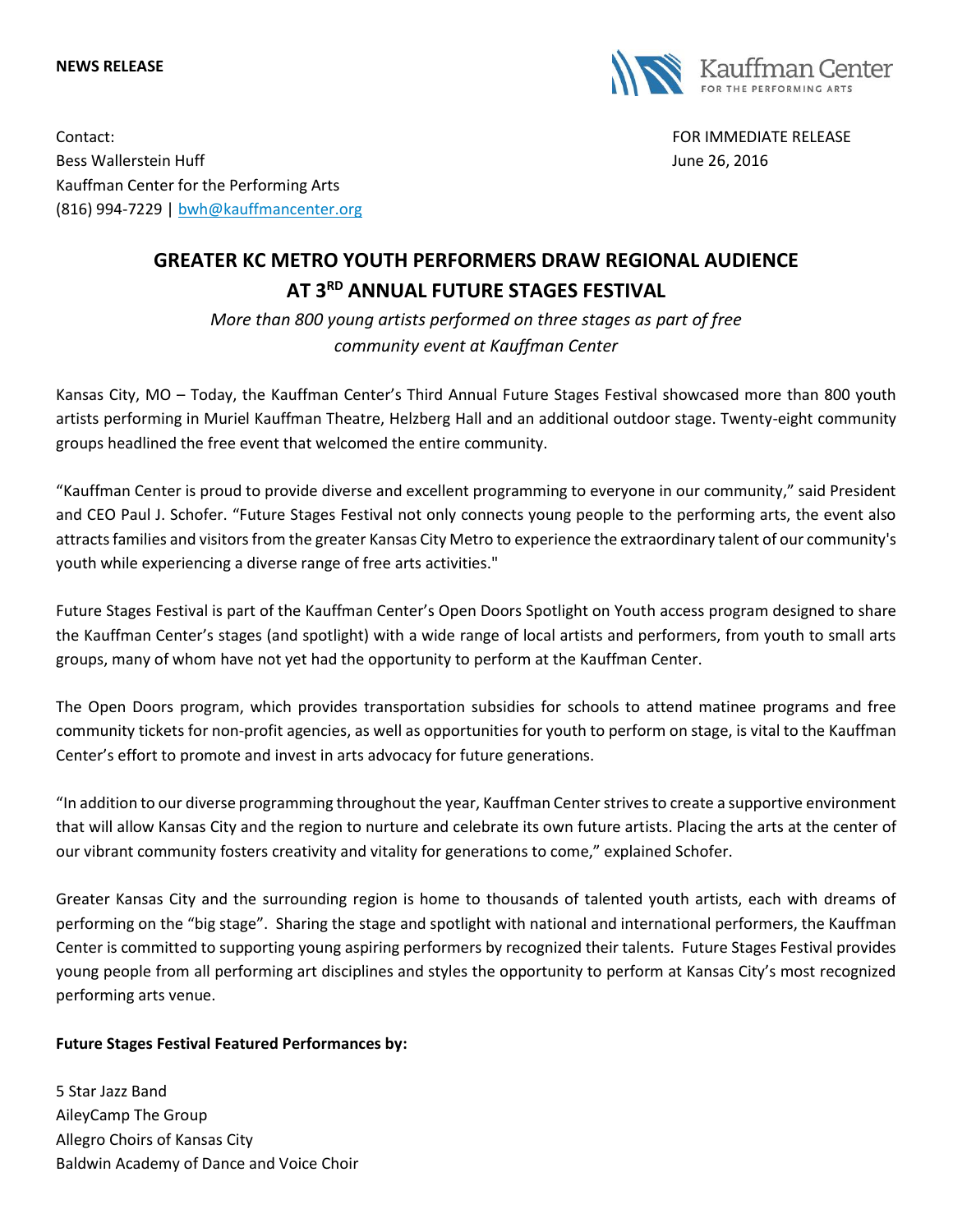Heart of America Shakespeare Festival —Team Shakespeare Heart of America Youth Ballet Ice Studios School of Dance Youth Group Jody Phillips Dance Company Kansas City Ballet Kansas City Young Audiences Community School of the Arts Dance Students Kansas City Boys Choir & Kansas City Girls Choir Lawrence Ballet Theatre Lily Zhang Li Taylor Dance Academy Lyric Opera of Kansas City: Kids in Opera Metropolitan Strings Academy Orchestra Miller Marley Entertainers Mudra Dance Academy Music Theatre Kansas City SunRaise Ottawa Suzuki Strings Paseo Academy SoundPlay School of Rock Kansas City Dean's List Soundz of Africa Youth Ensemble Starlight STARS of Tomorrow The KC Wordshop Spoken Word Artists Traditional Chinese Music Group Wyandotte High School Concert Band Youth Symphony of Kansas City Summer Orchestra Program

### **Interactive Arts Activities and More by:**

American Institute of Architects Kansas City – Design YOUR KC Skyline Great American Kites & Events – Demonstration and Make Your Own Kites Heart of America Shakespeare Festival – En Garde Bard (11:30am, 12:30pm, 1:30pm, and 3:30pm) Kansas City Broadway Series Kansas City Chalk and Walk Kansas City Chiefs Kansas City Symphony – Instrument Petting Zoo (open 1:30 p.m. – 3:30 p.m.) Kansas City Zoo – Biofacts and Animal Conservation Activity Lyric Opera of Kansas City – Decorate Hansel & Gretel's "Incredible Edible Set" Mattie Rhodes Center – Create Mexican Paper Flowers Movies2U Nelson-Atkins Museum of Art – Sculpture Building StoneLion Puppet Theatre The Last Carnival Circus School UMKC Conservatory Music and Dance

### **ABOUT THE OPEN DOORS PROGRAM**

The Kauffman Center Open Doors program connects young people to the arts through three major components: